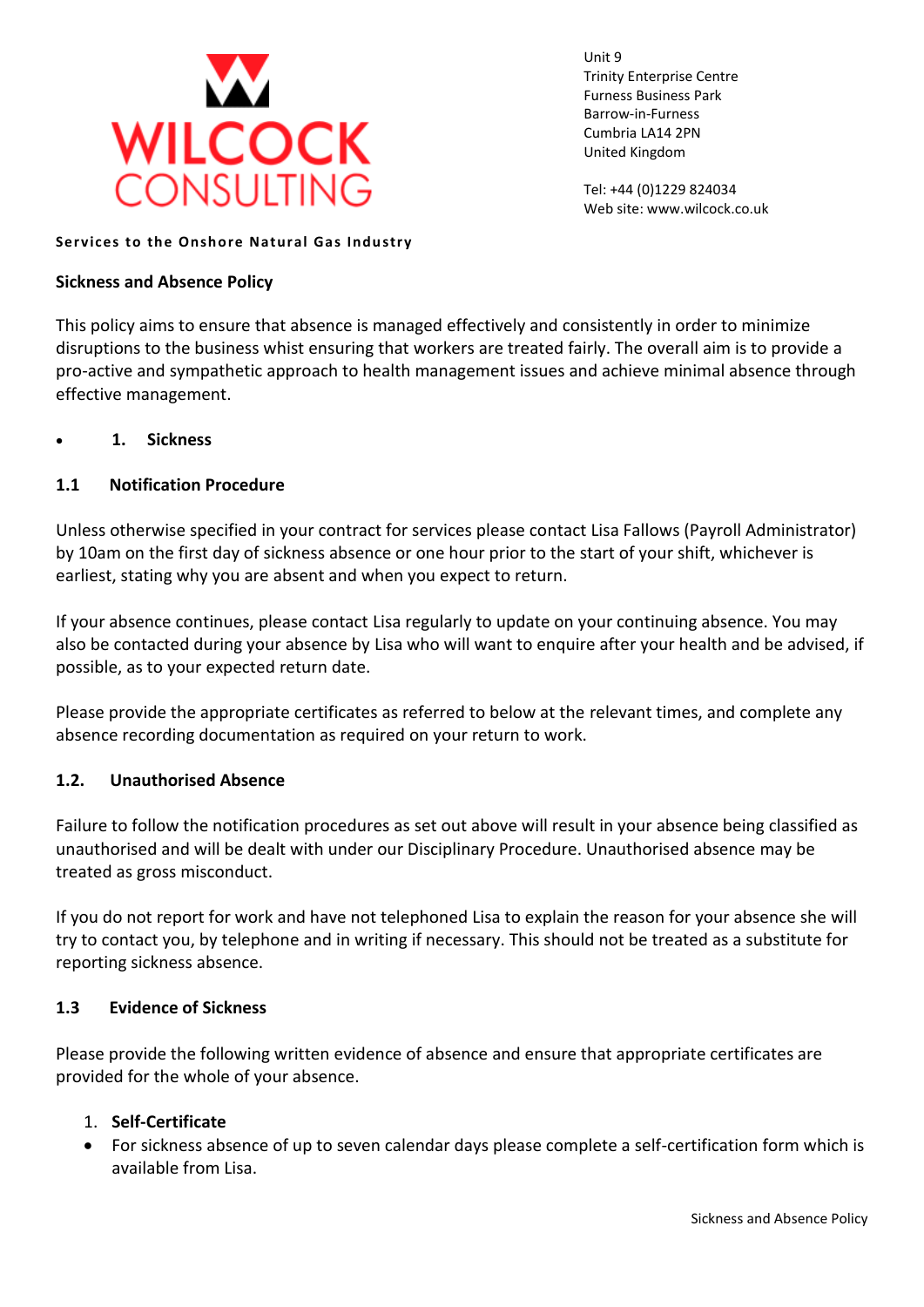- 2. **Medical Practitioner's Certificate** (known as a Contract of Fitness to Work)
- For absence of more than 7 calendar days please obtain a certificate from your doctor stating that you are not fit for work and the reason(s) why. If your absence continues, further medical certificates must be provided to cover the whole period of absence.

You should forward certificates and any correspondence to Lisa as soon as possible.

If your doctor provides a certificate stating that you "may be fit for work" please inform Lisa immediately. The Company will discuss with you any additional measures that may be needed to facilitate your return to work, taking account of your doctor's advice. This may take place during a return-to-work interview. If appropriate measures cannot be taken, you will remain on sick leave and we will set a date to review the situation.

Where we are concerned about the reason for absence, or frequent short-term absence, we may require a medical certificate for each absence regardless of duration.

# **1.4 Medical Examination**

Wilcocks may, at any time in operating this policy, require you to consent to a referral to an occupational health team and subsequent release of medical reports if appropriate. You will be asked to agree that any report produced in connection with any such examination may be disclosed to us and that we may discuss the contents of the report with our advisers and the relevant doctor.

# **1.5 Statutory Sick Pay**

Please refer to details in your contract for services / terms and conditions.

# **1.6 Return to Work Interview**

If you have been absent on sick leave we may request a return-to-work interview which will be carried out by Lisa. A return-to-work interview enables the Company to confirm the details of your absence. It also gives you the opportunity to raise any concerns or questions you may have, and to bring any relevant matters to our attention.

Where your doctor has provided a certificate stating that you "may be fit for work" the Company will usually hold a return-to-work interview to discuss any additional measures that may be needed to facilitate your return to work, taking account of your doctor's advice.

# **1.7 Returning to Work from Long-term Sickness Absence**

The Company is committed to helping workers return to work from long-term sickness absence. We are also aware that sickness absence may result from a disability. Particular consideration will be given to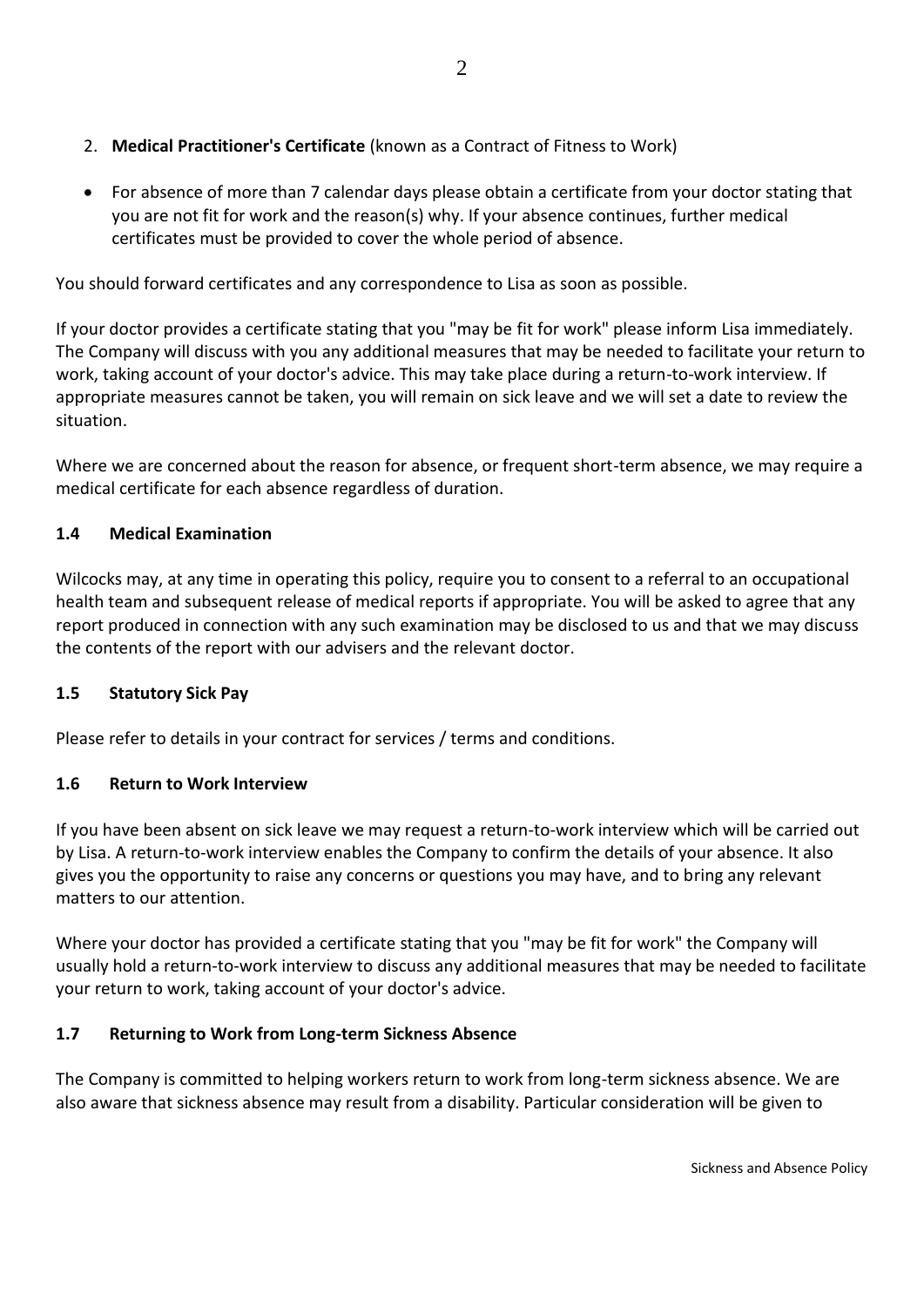whether there are reasonable adjustments that could be made to the requirements of a job or other aspects of working arrangements that will provide support at work and/or assist a return to work.

# **1.8 Genuine Illness**

If you have been absent due to sickness and are found not to have been genuinely ill, you will be subject to action under the Disciplinary Procedure which could include dismissal.

**Graham Wilcock, Managing Director 10th May 2021**

Rev 6 Reviewed following Management Review Meeting 06/05/2021













Wilcock Consultants Limited is an Employment Business Wilcock Consultants Limited: Registered in England and Wales No: 2927854. Registered Office as above. Registered under the Data Protection Act 2018 and GDPR 2018

Sickness and Absence Policy